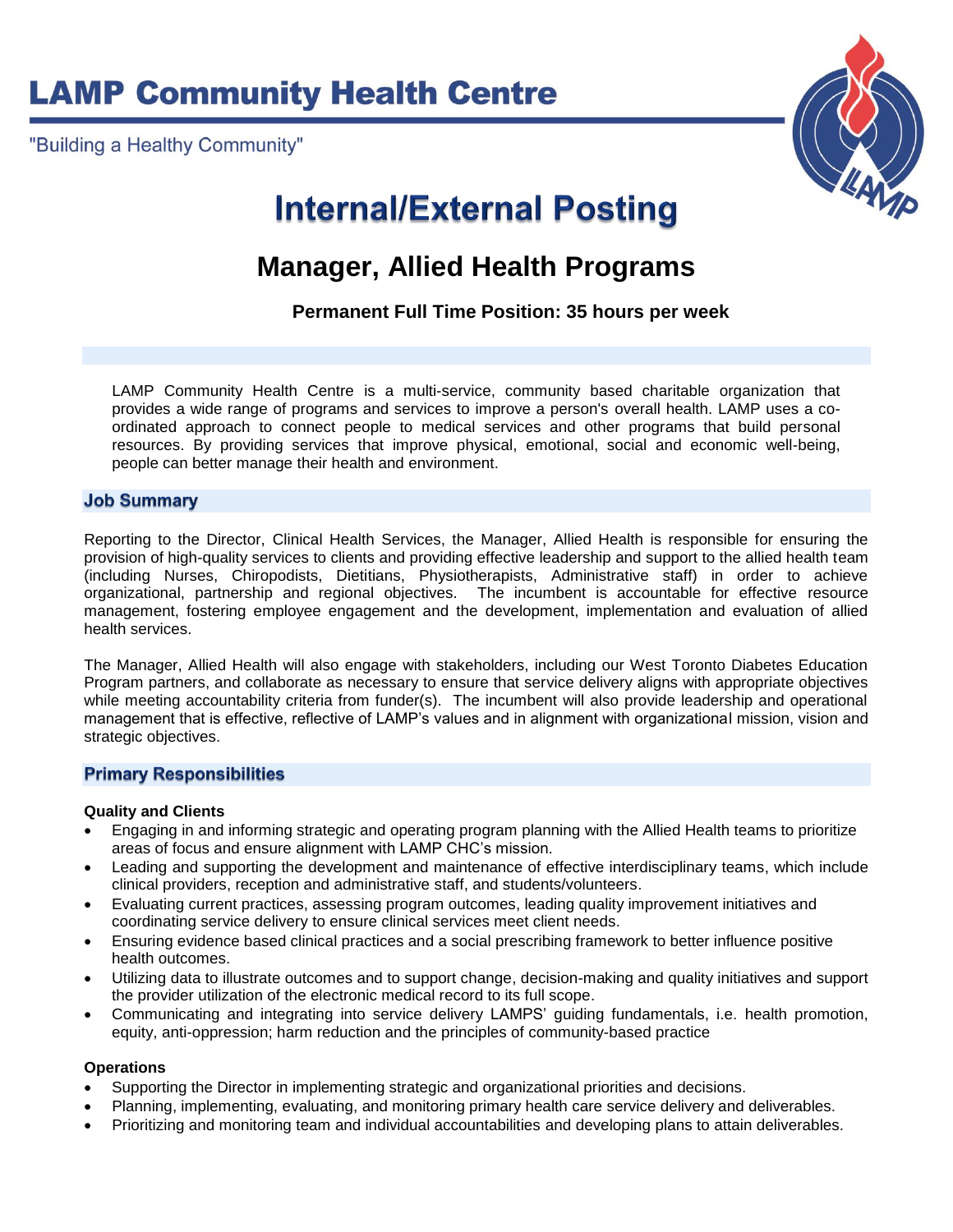- Identifying program policy needs and overseeing the maintenance, development and implementation of policies.
- Ongoing monitoring of programs and services to mitigate risk and minimize errors and negative consequences
- Working collaboratively with internal/external stakeholders to enable integrated projects and partnerships.
- Supporting the intake process and wait list management.
- Participating in assigned internal/external committees, relevant working groups (e.g. infection control) and networking initiatives as assigned.

### **Human Resources**

- Developing, maintaining and implementing a variety of people initiatives to ensure high performance of staff and effective service to clients.
- Fostering high levels of employee engagement
- Managing staff performance and developing staff skills and capabilities for optimal team performance.

## **Financial and Reporting**

- Monitoring and managing all relevant budgets and resources to ensure financial accountability.
- Preparing, collating and ensuring the timely preparation and submission of relevant reports (e.g. funder accountability requirements, monitoring and board reports, QIP etc.).
- In collaboration with the Clinical Director, responsible for implementing and updating a yearly operating plan and work with the team to meet or exceed targets.
- Other relevant duties as assigned

# **Required Qualifications**

- University Degree in Health Sciences, Management or recognized equivalent work experience (Master's degree strongly preferred).
- Minimum of three (3) years previous clinical management experience, preferably in a clinical and/or communitybased health care organization
- Regulated Health Professional designation is strongly preferred.
- Significant experience in planning, evaluation, and quality monitoring of allied health services with a demonstrated capacity to prioritize and attain deliverables.
- Experience managing Regulated Health Care professionals and an understanding of regulatory colleges.
- Experience managing unionized Regulated Health Care professional employees.
- Working knowledge of Diabetes Education programs (including Certified Diabetes Educator roles)
- Accomplished skills and experience in budgeting, financial, and resource management.
- Demonstrated excellent communication and emotional intelligence skills and able to work effectively with a variety of internal and external stakeholders.
- Excellent conflict resolution, risk management, critical thinking, facilitation, and presentation, skills.
- Strong data analysis skills and ability to utilize data to support change and quality initiatives
- Knowledge of applicable regulations including RHP Act, OH&S Act, and PHIPA.
- Positive attitude, dependable, strong initiative and the ability to work both independently and in a team
- Open minded, eager and willing to constantly learn and improve oneself.
- Competency with Microsoft Office applications and previous experience with EMR database required.

# **Working Conditions and Physical Requirements**

- This position will be based out of multiple LAMP sites and travelling will be required.
- The position may require overtime, evenings and/or weekend work or during the holidays.
- Must be able to work effectively and balance job requirements in a fast paced, multi-faceted environment responding promptly to all communication.
- Extended periods of time sitting stationary at a computer and occasional standing for extended periods of time and some occasional lifting may be required.

As part of our mandate for inclusivity, reasonable accommodations can be made for all incumbents to perform the described physical functions of the aforementioned job.